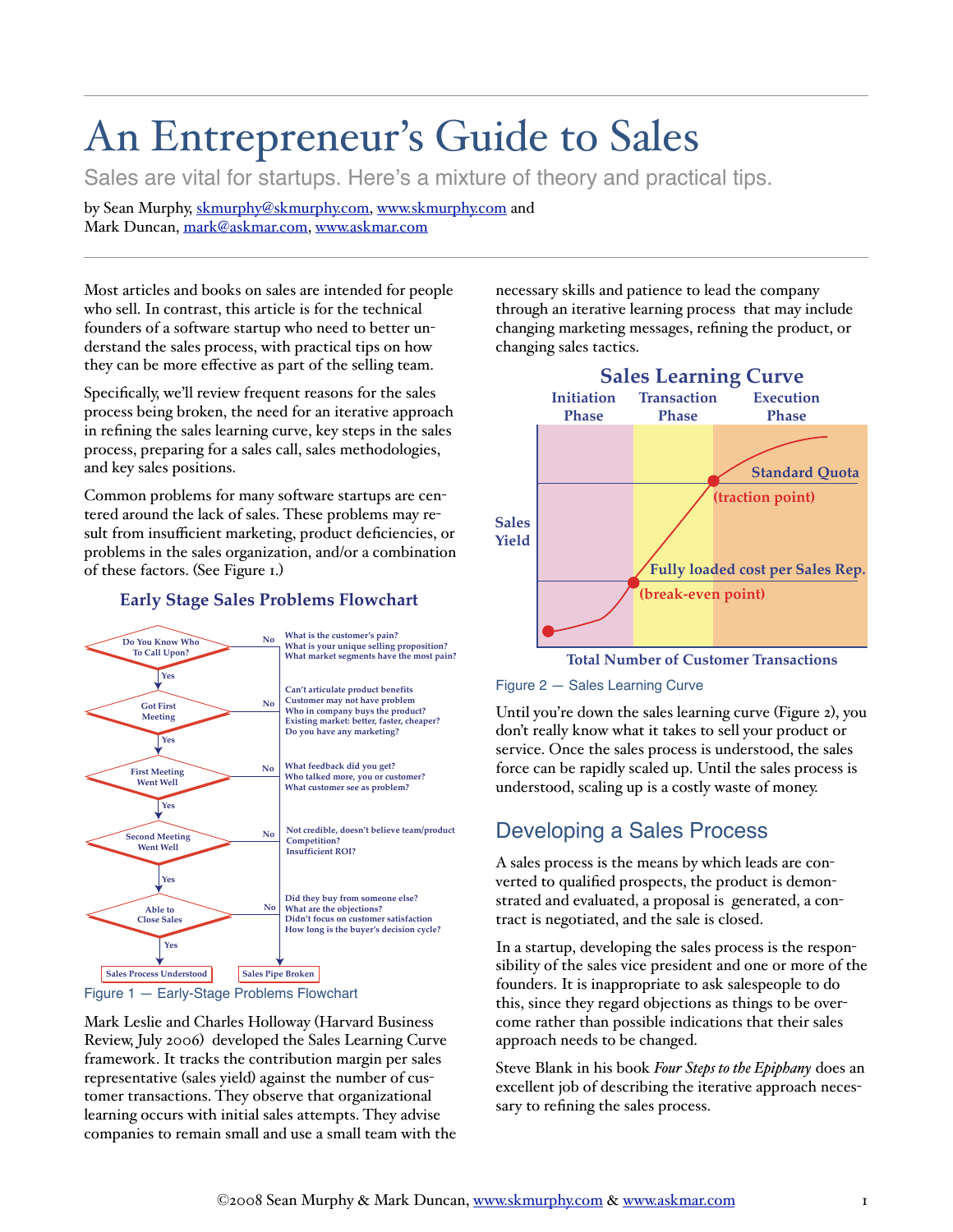The sales process can be visualized as a sales pipe (Figure 3).



The sales pipe reduces in size with each step, owing to the disqualification and attrition of prospects. An im portant function of marketing communication is to gen erate sales leads from the company's advertising, trade show, direct mail, and public relations efforts. Ideally, these leads are provided in a timely fashion, along with additional information that helps provide some prelimi nary lead qualification.

*Lead Generation for the Complex Sal*, by Brian Carroll, details first the need to define your ideal "leads" and target customers. Second, he notes that is essential for marketing and sales to work together to optimize the number and quality of prospects through lead generation programs, including email, trade shows, re ferrals, public relations, speaking events, webinars, phone, direct mail, blogging, podcasting, etc.

*In qualifying a suspect into a prospect, it is just as impor tant to identify the criteria for not se-ing to a potential prospect as it is to identify positive buying criteria. It is ital that the majority of your initial customers be satis fied and be able to serve as future reference accounts.*

Figure 4 shows an example of a flowchart for processing leads and qualifying a prospect.



Figure 4 — Sales Qualification Flowchart

Additionally, when your prospective customer has been accurately defined, you can best select the appropriate channel(s) for selling your product or service, e.g., direct, indirect, telemarketing, web, open source, etc.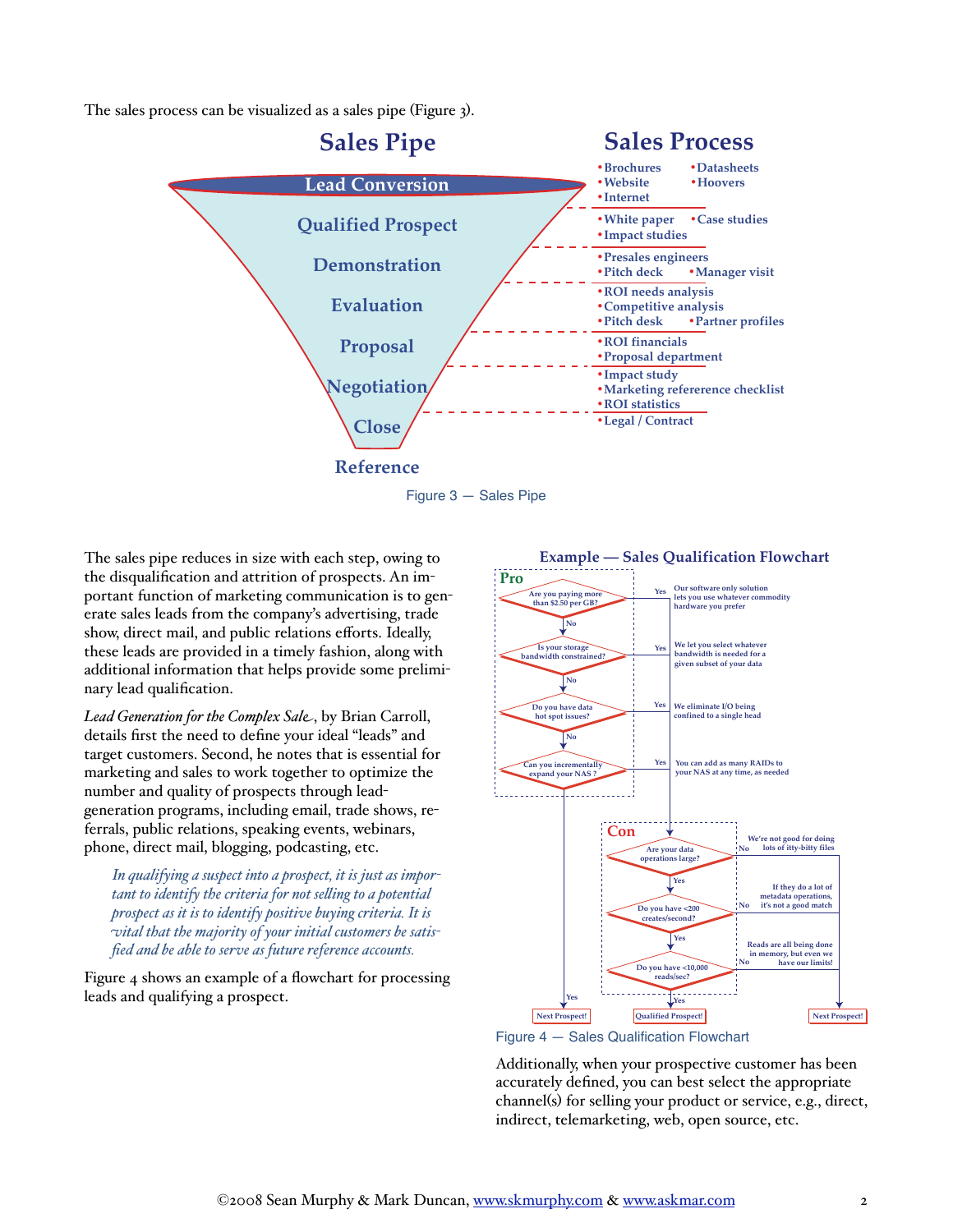*This is a critical decision since your company's cost struc ture wi be largely determined by the channels and their required margins. For a software company to change its channels is frequently "a bet your company decision."* 

Rehearse the way you will demonstrate your product or service. Peter Cohan's *Great Demo!* provides considerable useful advice on how best to do this. Resist demonstrat ing all features—boring customers and losing sales. Instead, show only the features relevant to that customer/ prospect.

*Refine a presentation and a product concept in response to prospect feedback. A successful VP of sales at a large co pany had joined a three-man soware startup. By virtu of his connections and his reputation he had been able to secure more than thirty appointments with executives i companies able to purchase his new company's offering. It. as a two-hour presentation that addressed many features and needs that a prospect might have. No interest had bee expressed for a second meeting. When asked how the pres entation had changed since the first prospect had seen it, his answer "It's a good presentation. What we need to find ar smarter prospects!."*

*He was hired too soon-a different person was needed to* debug and refine their sales process—whereas he was the *right person to grow their sales organization.*

Key to a successful proposal is being able to articulate the savings your product or service will provide to a cus tomer. Fundamentally, this is the difference between selling a headache remedy and vitamins—one is essential, the other is nice to have. *ROI Se ing* by Michael Nick and Kurt Koenig provides considerable advice on how best to add return on investment (ROI) financial justifications to proposals.

The activities in the middle of the sales cycle require the most work by a sales representative. If this work has been done adequately, typically little work is required to negotiate and close a deal.

*When you begin to close, luck and uncertainty should hav been eliminated from the sales process.* 

### Measuring the Sales Process

With the advent of CRM (customer relationship management) software, it has become common to use metrics provided by the software to provide better sales forecasts of the sales pipe or sales funnel.

*Careful and judicious use of sales metrics can give impor tant insight to the overall sales effort and productivity; but. can be challenging to apply meaningfully to complex sales situations.*

A prospecting cycle is the time required to find, identify, and frame a sales opportunity Lead Conversion to

Qualified Prospect. The length of the sales cycle is the difference between the date a deal closed and the date the opportunity was first forecast Qualified Prospect to Close).

#### Do Your Homework and Prepare

The larger the prospect, the more time you need to in vest researching that prospect before your first meeting. At minimum, you must have reviewed their website and developed some familiarity with its business.

*"When I am getting ready to reason with a man, I spend one-third of my time thinking about myself and what I am going to say and two-thirds about him and what he is going to say.*

 *Abraham Lincol* 

Develop an internal FAQ frequently asked questions list and practice giving the responses to these questions. As new questions are encountered in your meetings, this FAQ list should be updated and expanded.

*When Synopsys, now a major electronic design automatio firm, was starting out with their first product, they stressed the need to start your new chip project by designing it in a new language, Verilog, that ultimately became a standard for chip design. But if the Synopsys product didn't per form as advertised, there wasn't another automated path om Verilog to a gate level representation that could b fabricated. So companies were leery of losing time to mar ket on a path that might fail. At the same time, it was common for some chips to be too large to fit into a low cos package or substrate configuration.*

*Synopsys could also take in a gate-level netlist and reduc the size so that it would sometimes fit. This model gained early acceptance because a prospect's other choice was a costly re--design. Instead of imposing the pain of learning a new language, Synopsis looked for teams that were i pain because their designs were too large who who turned out to be motivated buyers once the sma er results wer presented to them.*

#### Selling Yourself

#### Founders must sell.

*Steve Blank, serial entrepreneur*

A salesperson sells him-/herself first, followed by the company, and, finally, the product. As a founder, you will improve the likelihood of getting second meetings by improving your personal interaction skills. These skills were observed by Dale Carnegie in the course of his sales-training business experiences and documented in his 1937 book, *How to Win Friends and Influence Peopl* . Many consider this book as the principal source of ideas that drove traditional selling for much of the 20th cen tury.